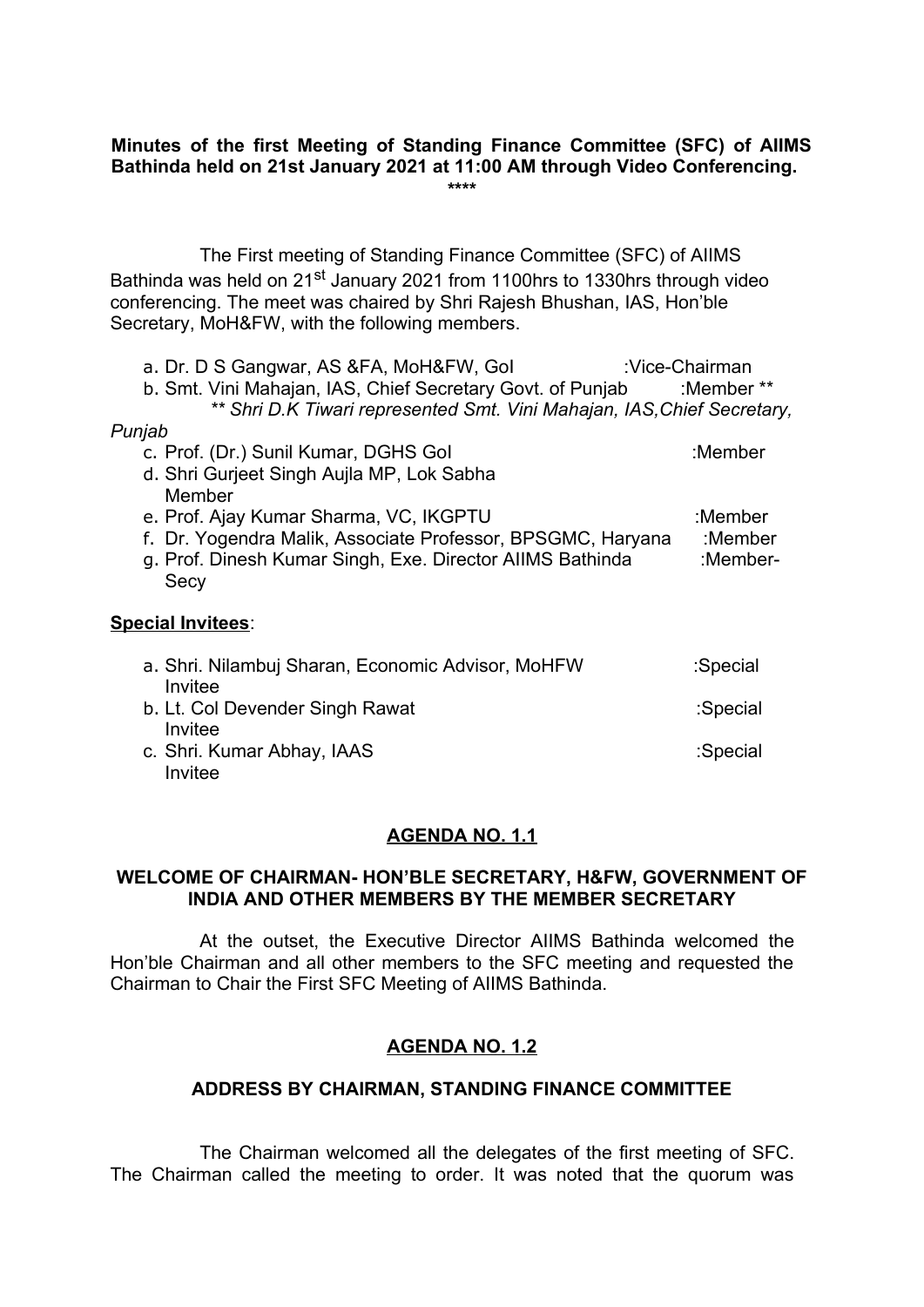complete. The Chairman requested the Member Secretary to introduce the agenda points and initiate discussion.

## **AGENDA NO. 1.3**

#### **PRESENTATION OF ANNUAL ACCOUNTS OF AIIMS BATHINDA FOR THE FY 2019-20 SHOWING RECEIPTS & EXPENDITURE FOR SFC CONSIDERATION & RECOMMENDATIONS**

The SFC took note of the AIIMS Bathinda annual accounts for the FY 2019-2020, and advised AIIMS Bathinda for expediting the CAG audit report. Annual Accounts may thereafter be got approved by SFC/ Chairman SFC and the General Body.

#### **AGENDA NO. 1.4**

#### **PRESENTATION OF TENTATIVE BUDGET ESTIMATE FOR THE FY 2020-21 FOR CONSIDERATION & RECOMMENDATIONS**

The SFC discussed the estimates presented by the Institute and approved the following as RE for FY 2020-21.

(Rupees in Crore)

| S.No. |               | Revised Estimates 2020-21 |
|-------|---------------|---------------------------|
|       | GIA (Salary)  | 135                       |
|       | GIA (General) |                           |
|       | GIA (Capital) |                           |
|       |               |                           |

In view of hardly any increase in overall budgetary allocation for Grants in Aid under PMSSY in BE (2021-22), it was also decided to freeze the BE (2021-22) of the Institute at the RE (2020-21) level, which can be re-assessed at RE (2021-22) stage.

# **AGENDA NO. 1.5 A**

## **MoU BETWEEN AIIMS BATHINDA & AMRIT PHARMACY**

The SFC approved the agenda point and advised AIIMS Bathinda that the price list of the medicines and discount offered should be publicly displayed by HLL/ AMRIT.

## **AGENDA NO. 1.5 B**

#### **MoU BETWEEN AIIMS BATHINDA & CDAC**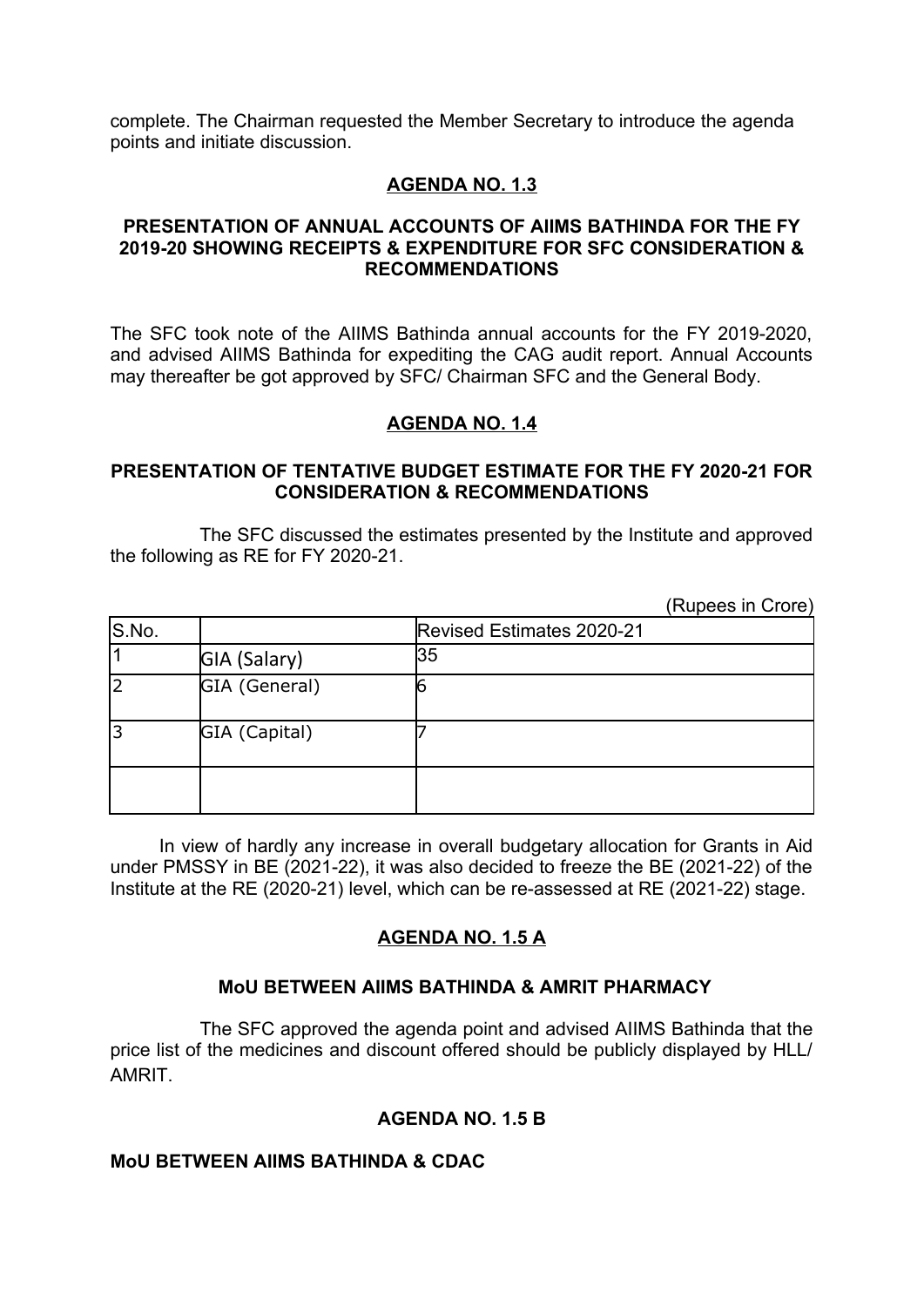The SFC approved the agenda point.

# **AGENDA NO. 1.5 C**

# **MOU BETWEEN AIIMS BATHINDA & SBI**

The SFC approved the agenda point.

## **AGENDA NO. 1.5 D**

# **CONSIDERATION & RECOMMENDATION OF EXTENSION OF BENEFITS OF PAY REVISION AND ALLOWANCE AS PER 7th CPC IN ACCORDANCE WITH THE MOH&FW LETTERS DATED 23rd AUGUST 2018, NO.V-16020/28/2017-INI-1(PT.) AND LRA & ACADEMIC ALLOWANCES OF FACULTY MEMBERS**

The SFC approved the proposal except the HPCA grant, which was discussed as a separate agenda point.

# **AGENDA NO. 1.5 E**

## **CONSIDERATION & RECOMMENDATION OF NPS BENEFITS TO VARIOUS EMPLOYEES OF AIIMS BATHINDA.**

The SFC approved the agenda point.

# **AGENDA NO. 1.5 F**

## **APPROVAL OF LEARNING RESOURCE ALLOWANCE POLICY TO NON-FACULTY GROUP-A, IN LINE WITH AIIMS NEW DELHI**

The SFC approved the agenda point.

# **AGENDA NO.1.5 G**

## **GRANT OF HPCA TO EMPLOYEES OF AIIMS BATHINDA**

The SFC discussed the agenda and recommended that a detailed proposal with justification, various government orders and its applicability to AIIMS, be submitted to Ministry for consideration.

# **AGENDA NO. 1.5 H**

## **CONSIDERATION & RECOMMENDATION OF ADOPTION OF FEE STRUCTURE OF MBBS STUDENTS OF AIIMS DELHI BY AIIMS BATHINDA.**

The SFC approved adoption of fee structure of MBBS students of AIIMS, New Delhi, by AIIMS Bathinda.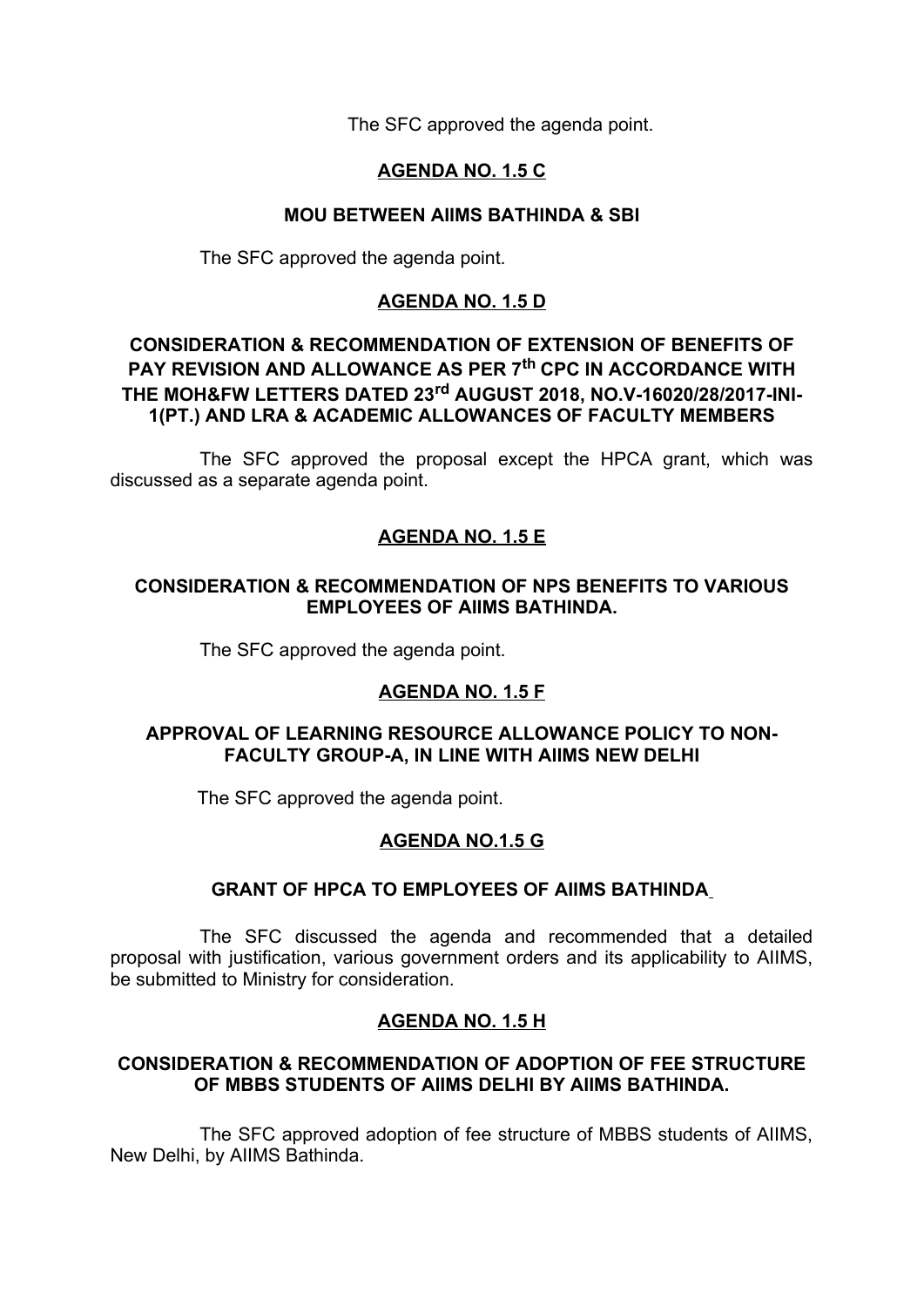## **AGENDA NO. 1.5 I**

#### **CONSIDERATION & RECOMMENDATION OF ADOPTION LICENSE FEE AS PER GOI GAZETTE BY AIIMS BATHINDA.**

The SFC approved the agenda point.

## **AGENDA NO. 1.5 J**

#### **CONSIDERATION & RECOMMENDATION OF AIIMS DELHI HOSPITAL PATIENT FEE RATE STRUCTURE ADOPTED BY AIIMS BATHINDA. FREE FOR EHS, BPL AND RESEARCH PROJECTS**

The SFC approved adoption of hospital fee rate of AIIMS, New Delhi, by AIIMS, Bathinda.

## **AGENDA NO. 1.5 K**

#### **INTRA MURAL RESEARCH GRANT IN LINE WITH OTHER AIIMS**

The SFC approved the agenda point.

## **AGENDA NO. 1.5 L**

#### **REMUNERATION FOR VISITING GUEST FACULTY/SUBJECT EXPERTS/EXAMINER FOR EXAMINATION/INTERVIEW AND OTHER OFFICIAL PURPOSES TO AIIMS BATHINDA**

The SFC approved the payment of remuneration to the subject experts for examiners/interview etc. as per AIIMS, Delhi/PGIMER, Chandigarh. However, the proposal of payment of remuneration to the visiting guest faculty to be referred to PMSSY Division of MoHFW and seek approval to pay as per the PMSSY instructions.

## **AGENDA NO. 1.5 M**

#### **ESTABLISHMENT OF SIMULATED ADVANCE MEDICAL LABORATORIES BY VARIOUS DEPARTMENTS IN AIIMS BATHINDA**

The SFC advised AIIMS Bathinda to send a detailed proposal of the requirement of the simulation-based learning methodology and skill lab requirement along with the financial estimate to the PMSSY Division of MoHFW so that the matter could be taken up in the CIB for approval and adoption for all AIIMS.

# **AGENDA NO. 1.5 N**

# **ADOPTION OF EMPLOYEES HEALTH SERVICES FACILITIES TO THE STAFF**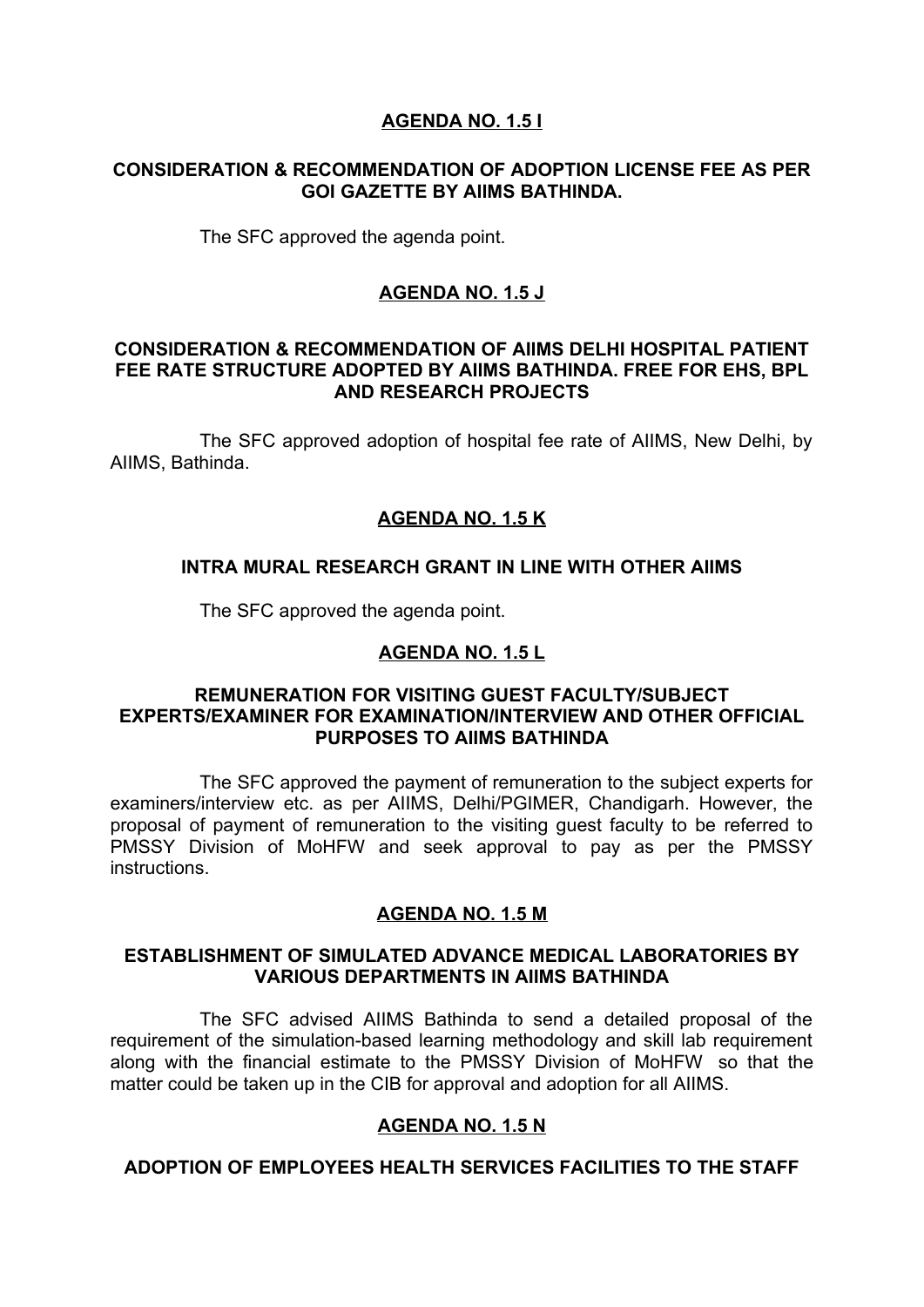#### **OF AIIMS BATHINDA**

The SFC approved the agenda and advised AIIMS Bathinda to deduct the contribution from employees salary as per rule.

## **AGENDA NO. 1.5O**

#### **EXTENSION OF EMPLOYEES HEALTH SERVICES FACILITIES TO RESIDENTS, TUTORS AND DEMONSTRATORS AT AIIMS BATHINDA**

The SFC approved the applicability of CGHS facility to SR/JR/Demonstrators and Tutor. However, SFC advised AIIMS Bathinda to deduct the contribution from their salary as per rule.

#### **AGENDA NO. 1.5P**

#### **IMPLEMENTATION OF GROUP INSURANCE SCHEME FOR EMPLOYEES OF AIIMS BATHINDA**

The SFC approved the agenda point with a note that 100% contribution will be made by the employees of the institute and the proposal will be invited from LIC of India.

## **AGENDA NO. 1.5Q**

## **APPROVAL OF SFC IS SOUGHT TO APPOINT EMPLOYEES ON CONTRACTUAL BASIS AT AIIMS BATHINDA @ BASIC PAY + DA IN ACCORDANCE WITH STANDARD STAFFING PATTERN BY 2nd CIB HELD IN DECEMBER 2018 AGAINST THE VACANT SANCTIONED NURSE GRADE-I POSTS.**

The SFC approved the agenda point, with a note that the tenure of such adhoc post should not exceed 2 years period. The original post against which contractual appointment has been done should be treated as filled. Also the remuneration offered to the contractual/outsource staff should not be more than the Basic + D.A of the sanctioned post against which the vacancy is to be filled.

#### **AGENDA NO. 1.6**

## **APPROVAL OF SFC FOR IMPLEMENTATION OF MINIMUM WAGE ACT I.E. CG RATES FOR OUTSOURCED EMPLOYEES AT AIIMS BATHINDA.**

The SFC noted that it is the responsibility of the outsourcing agency to implement the provisions of the Minimum Wage Act and this should be explicitly mentioned in the agreement.

## **AGENDA NO. 1.7**

#### **APPROVAL OF SFC TO EMPOWER LOCAL PROJECT REVIEW COMMITTEE TO EFFECT CHANGES IN DESIGN AND REQUIREMENTS OF AIIMS, BATHINDA**